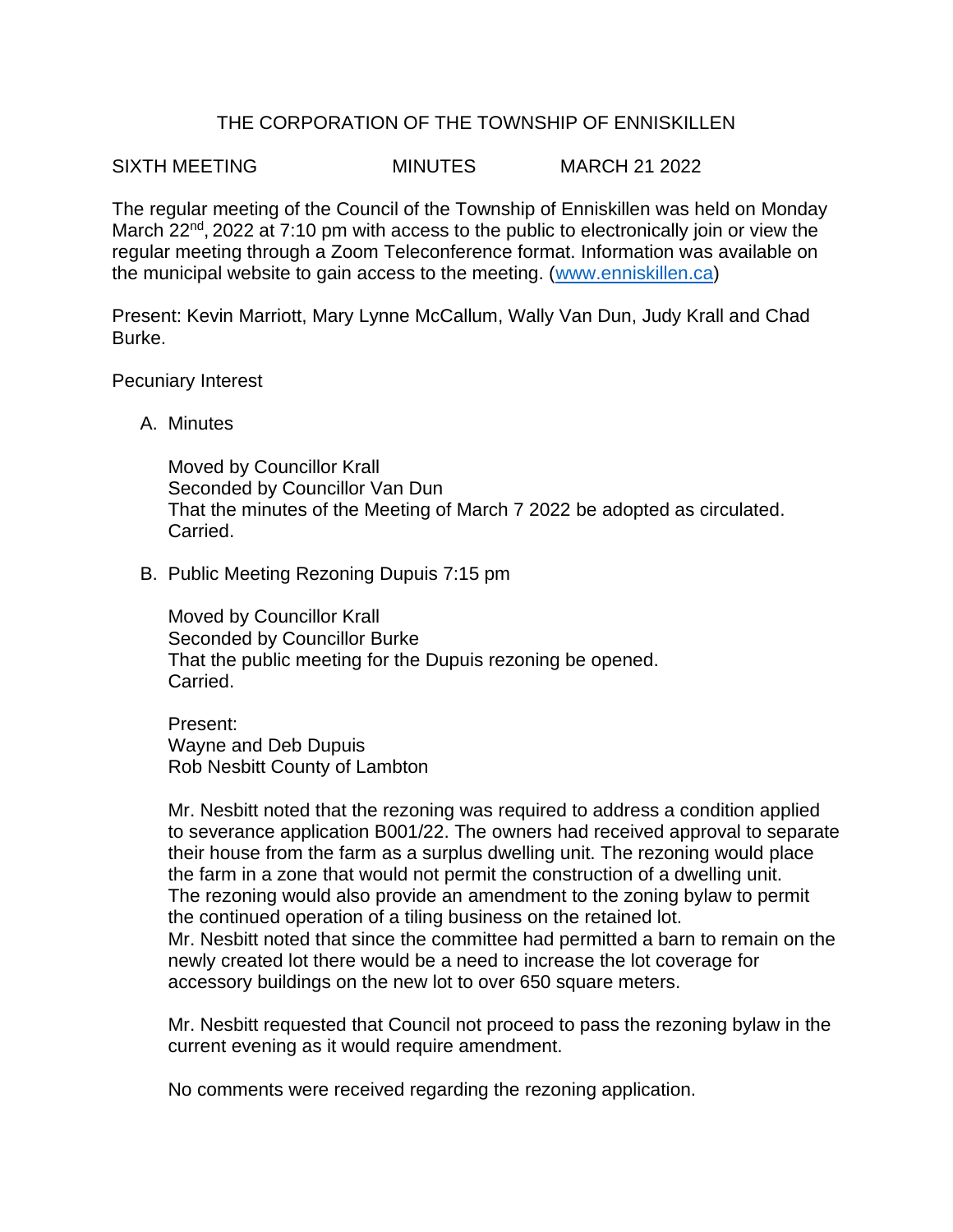C. Meeting to Consider Perry Drain 7:30 pm

Moved by Councillor Krall Seconded by Councillor McCallum That the meeting be opened to consider the Perry Drain report. Carried.

Present: Mayor Dave Ferguson-Brooke-Alvinston Ray Dobbin

Mr. Dobbin noted that the report on the Perry Drain had been referred back to remove culvert 6 on the property of Ron Martin. Culvert 5 on Mr. Martin's farm had been moved to provide a more convenient access to the two farm properties.

Mr. Dobbin reported that there had not been any communications with ratepayers on the drain regarding the revised report.

Moved by Councillor Krall Seconded by Councillor Van Dun That the Perry Drain report be adopted. Carried.

D. Interviews

1. Drainage: Tenders: 4<sup>th</sup> Concession Drain, O'Dell Park Drain

4 th Concession Drain Branches A, B & C: Robinson Farm Drainage: \$ 74,184.50 Van Gorp Farm Drainage: \$ 88,931.00 Hornblower Enterprises: \$ 96,050.00

Moved by Councillor Krall Seconded by Councillor McCallum That the low tender from Robinson Farm Drainage for the  $4<sup>th</sup>$  Concession Drain Branches A, B and C be accepted. Carried.

O'Dell Park Drain: Bruce Poland and Sons: \$25,176.40 HE Construction: \$ 32,940.63 J&L Henderson: \$40,414.45 GM Construction: incomplete

Moved b y Councillor Krall Seconded by Councillor Burke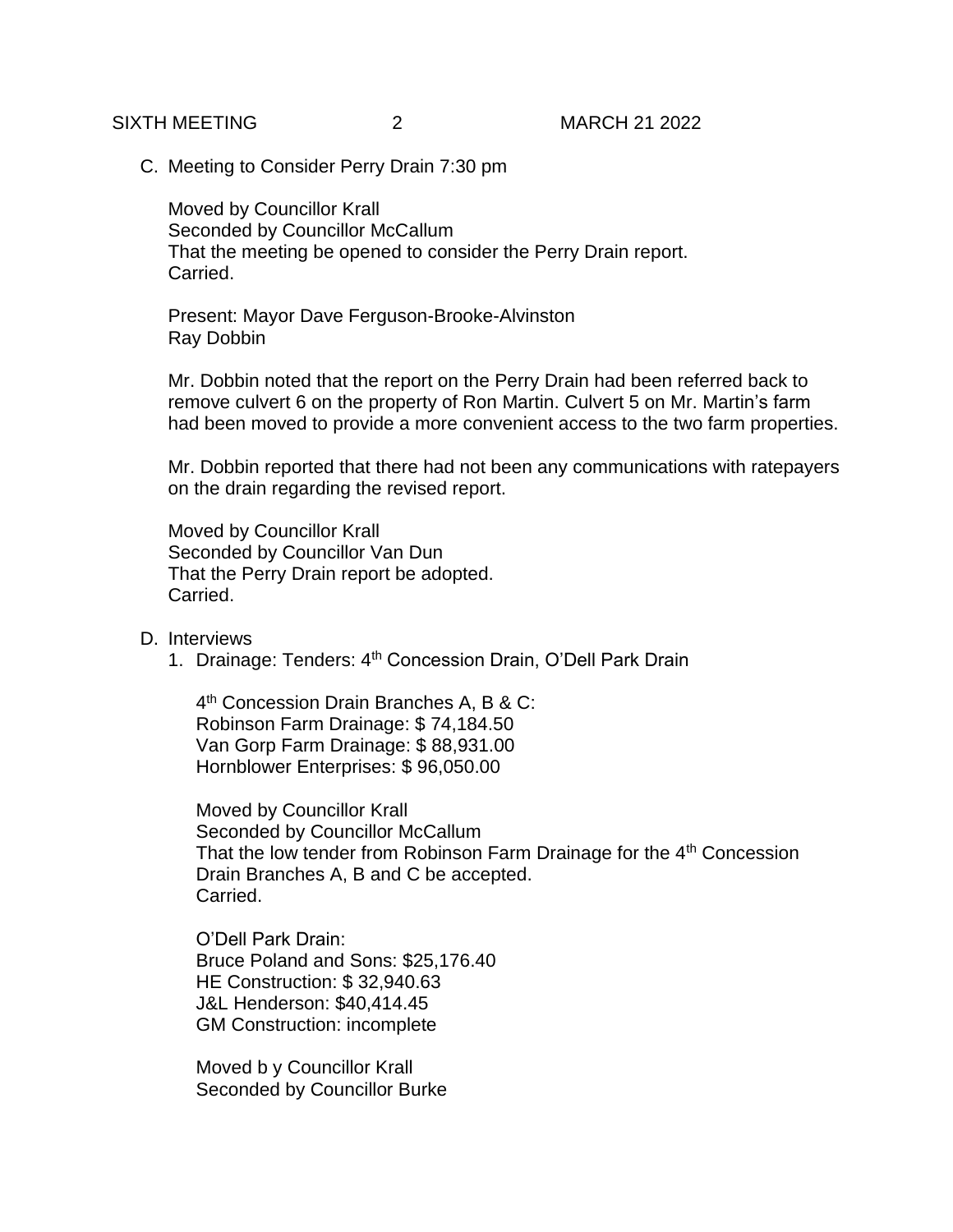That the low tender from Bruce Poland and Sons be accepted for the O'Dell Park Drain. Carried.

2. Bill 93 – changes to the utility locate system

The Clerk expressed concerns over proposed changes in legislation regarding utility locates.

Moved by Councillor McCallum Seconded by Councillor Krall That comments be submitted in regards to the changes proposed to Utility locate system. Carried.

3. Roads- Update on projects-verbal

The Clerk reported that locates had been requested by the contractor for the installation of tile in Marthaville Road from Aberfeldy Line to Courtright Line. The new tandem truck had been received and was in use. The Clerk reported that complaints had been received from property owners regarding the fiber optic installers rutting the grass shoulders and road side ditches. The Clerk noted that the project sponsors had been notified that remedial work would be required on Churchill Line and LaSalle Line.

- E. Correspondence for information
	- 1. Lambton Public Health Routine Immunizations for schools
	- 2. OCWA Petrolia water flushing
	- 3. Alcohol and Gaming notice of liquor sales license
	- 4. Ministry of Infrastructure Getting Ontario Connected Act
	- 5. Lambton Public Health Age Friendly Best Practices
	- 6. Wind Concerns Canada Mar 10 2022

Moved by Councillor McCallum Seconded by Councillor Burke That the Planner be requested to provide a report to Council regarding the Township Zoning Bylaw and its regulations regarding wind turbines. Carried.

- 7. Lambton Public Health Living with and managing COVID-19
- 8. Ministry of Municipal Affairs Annual Repayment Limit

Moved by Councillor Krall Seconded by Councillor Van Dun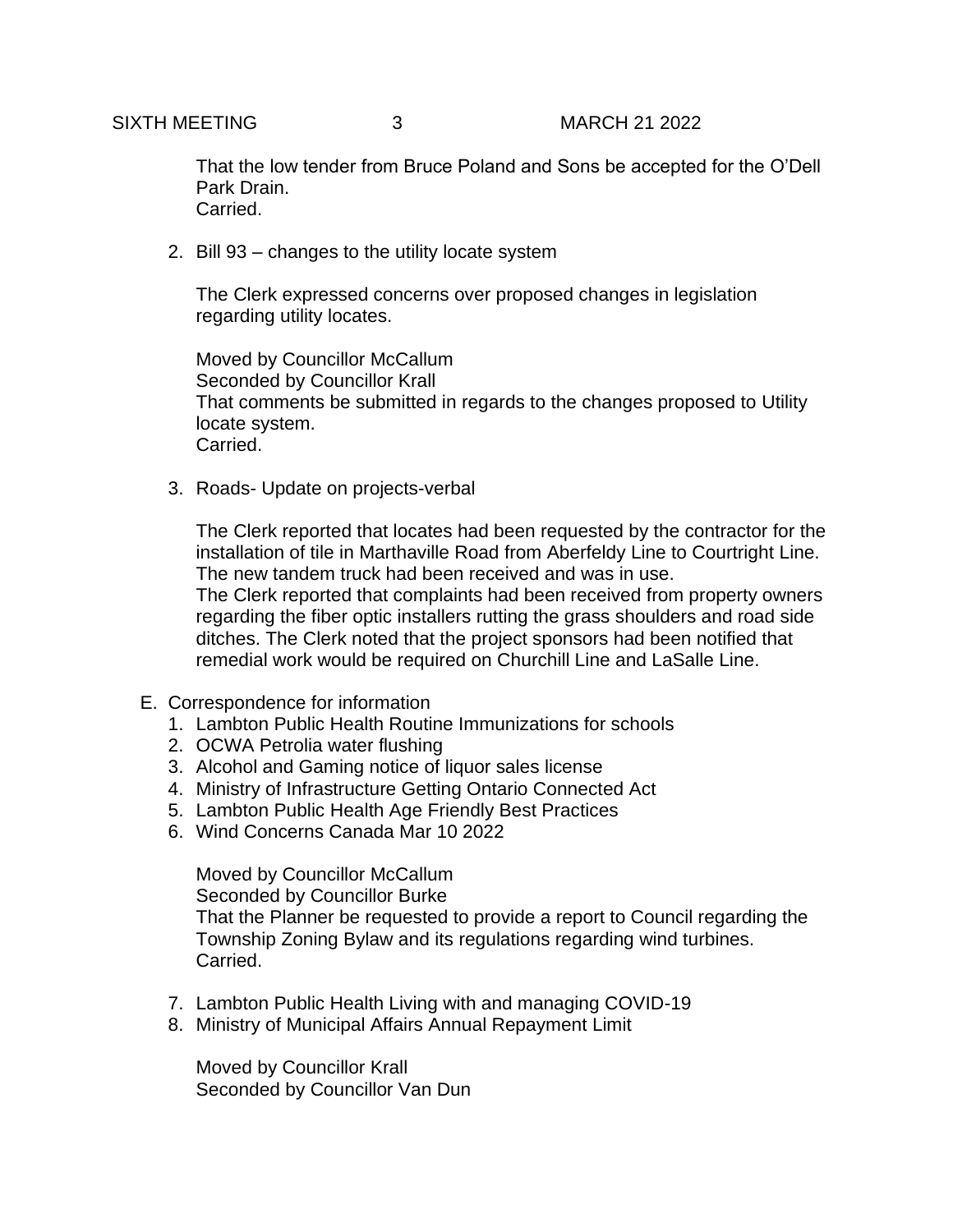That correspondence items 1-5,7-8 be received and filed. Carried.

- F. Correspondence requiring motions
	- 1. Resolution Woolwich Mental Health Support

Moved by Councillor Krall Seconded by Councillor Van Dun That the resolution from Woolwich be received and filed. Carried.

2. Resolution Wasaga Beach Interest Arbitration Fire Service

Moved by Councillor Krall Seconded by Councillor Burke That the resolution from Wasaga Beach regarding interest arbitration regarding fire services be received and filed. Carried.

3. Resolution Mono provide greater support to Ukraine

Moved by Councillor Krall Seconded by Councillor Burke That the resolution from Mono advocating for greater support for Ukraine be supported. Carried.

4. Resolution South Huron firefighter certification

Moved by Councillor Krall Seconded by Councillor Van Dun That the resolution regarding the firefighter certification be tabled to permit information to be supplied by the local fire chiefs. Carried.

G. Accounts

Moved by Councillor Van Dun Seconded by Councillor Krall That the accounts be paid as circulated: Cheque: 16262- 16294: \$ 239,807.58 Carried.

H. Other Business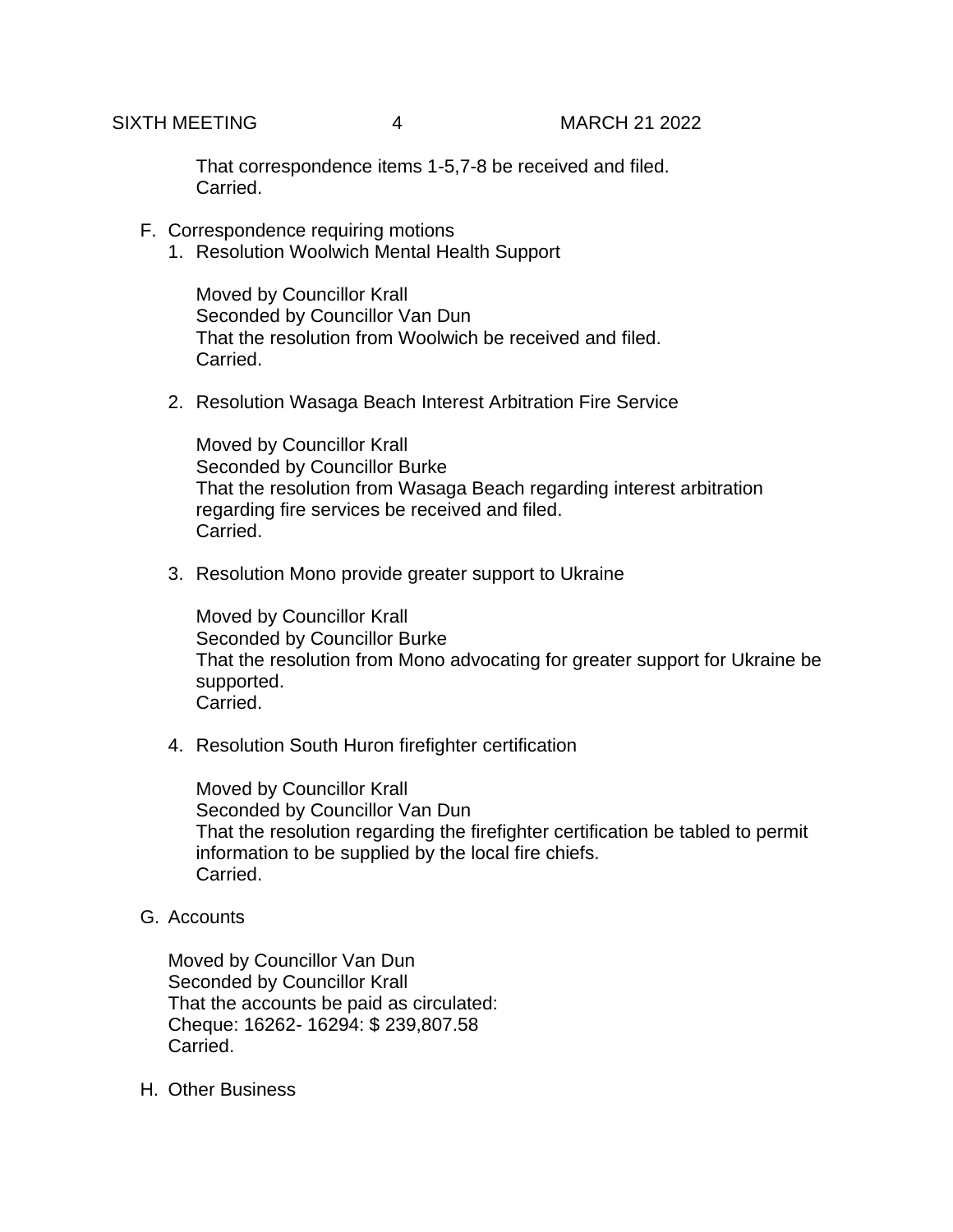1. Oil Springs South Enniskillen 2022 Fire Budget

Councillor Burke reviewed the Oil Springs South Enniskillen 2022 draft budget.

Moved by Councillor Burke Seconded by Councillor Krall That the draft budget for the Oil Spring South Enniskillen be approved. Carried.

Moved by Councillor Van Dun Seconded by Councillor Krall That the meeting of Council reconvenes as the Committee of Adjustment. **Carried** 

Moved by Councillor Van Dun Seconded by Councillor Krall That the Committee of Adjustment be adjourned and the meeting of Council be reconvened. Carried.

2. 2022 Insurance Program

The Clerk noted that the insurance program had been confirmed. Discussions would continue regarding cyber security insurance for the Township.

3. Memo COVID 19 Infrastructure

A memo was circulated regarding the purchase and installation of a back up diesel generator for the municipal building.

Moved by Councillor Krall Seconded by Councillor Van Dun That the low bid from H Leystra & Sons Ltd be accepted for the installation of a diesel generator for the municipal office and public works building. Carried.

4. Lambton Group Police Services Board request for COVID funds

The correspondence outlined the COVID cleaning costs associated with the police services board that was not covered under the operating budget of the department. The Clerk noted that the Board should supply to all contracted municipalities a report on the total operating deficit.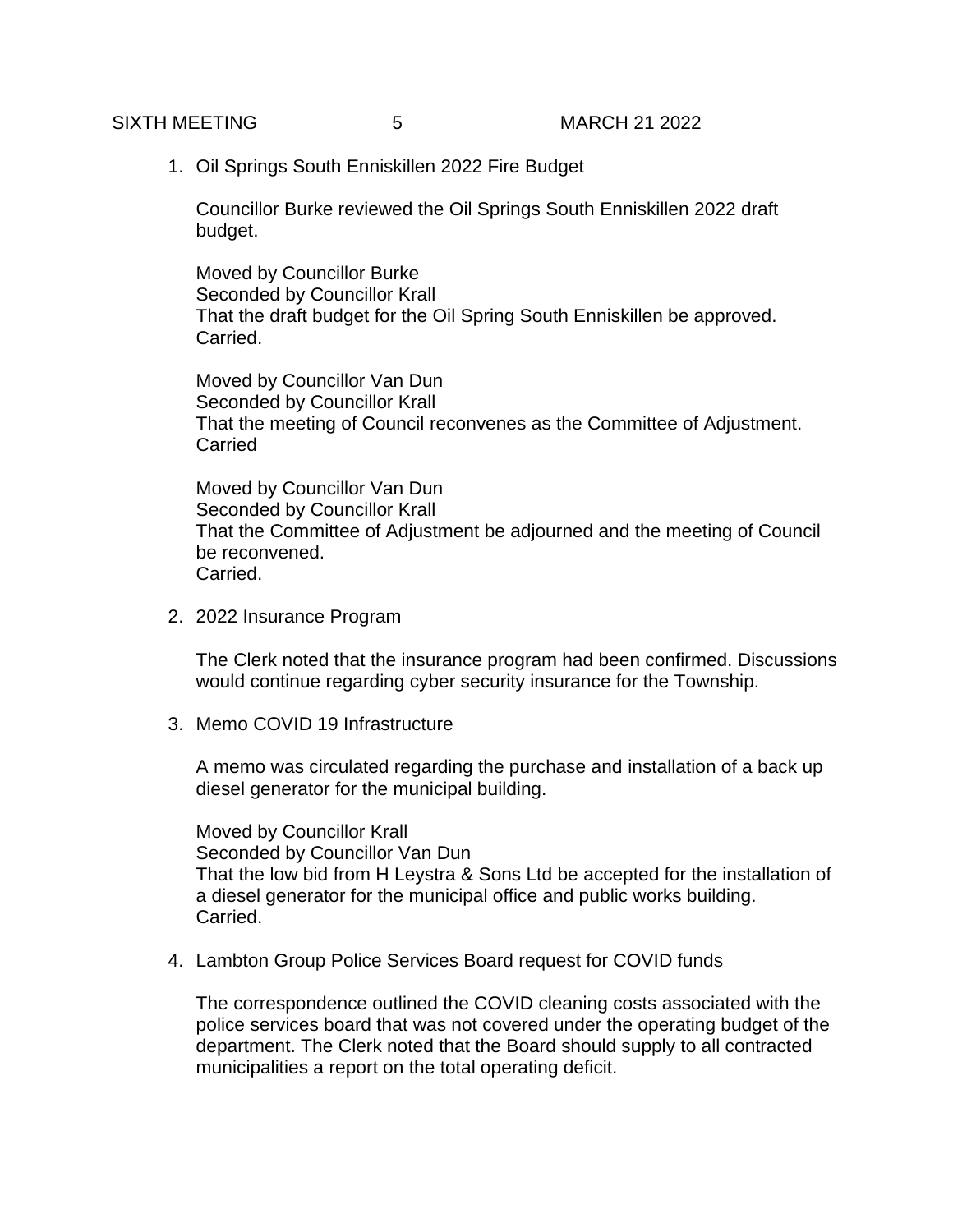Moved by Councillor Krall Seconded by Councillor Van Dun That a letter be sent to the Lambton Group Police Services Board to request information on operating deficit of the board. Carried.

5. St Clair Conservation Inventory of Program and Service

The Clerk noted that this was the current stage of information reporting required to be presented by the St Clair Region Conservation Authority to the municipalities in the watershed.

He noted that the Authority was required to reach out to municipalities to complete agreements for any special projects that may require municipal funding not supported by the annual levy.

6. Councillor Krall report on St Clair Transmission Line

Councillor Krall reported that she had participated in two Hydro One public meetings held to receive input on a new 250 KV tower corridor to connect the Courtright transformer station with another station east of Chatham.

7. Councillor McCallum Niagara Falls Open House Cannabis Bylaw Amendments

Councillor McCallum reported that she had participated in an electronic meeting of the City of Niagara Falls that discussed cannabis policies in their municipality.

8. Barb Racher Lambton Senior Citizens Home Corp

Councillor Krall declared an interest as she is a director of the Lambton Senior Citizens Home Corporation.

The letter from the Board requested that due to COVID cleaning expenses that the Council should refund taxes to the Corporation.

Moved by Councillor McCallum Seconded by Councillor Burke That the request from Lambton Senior Citizens Corp be tabled until further information is prepared regarding the request. Carried.

9. Update on Dog Control Licensing